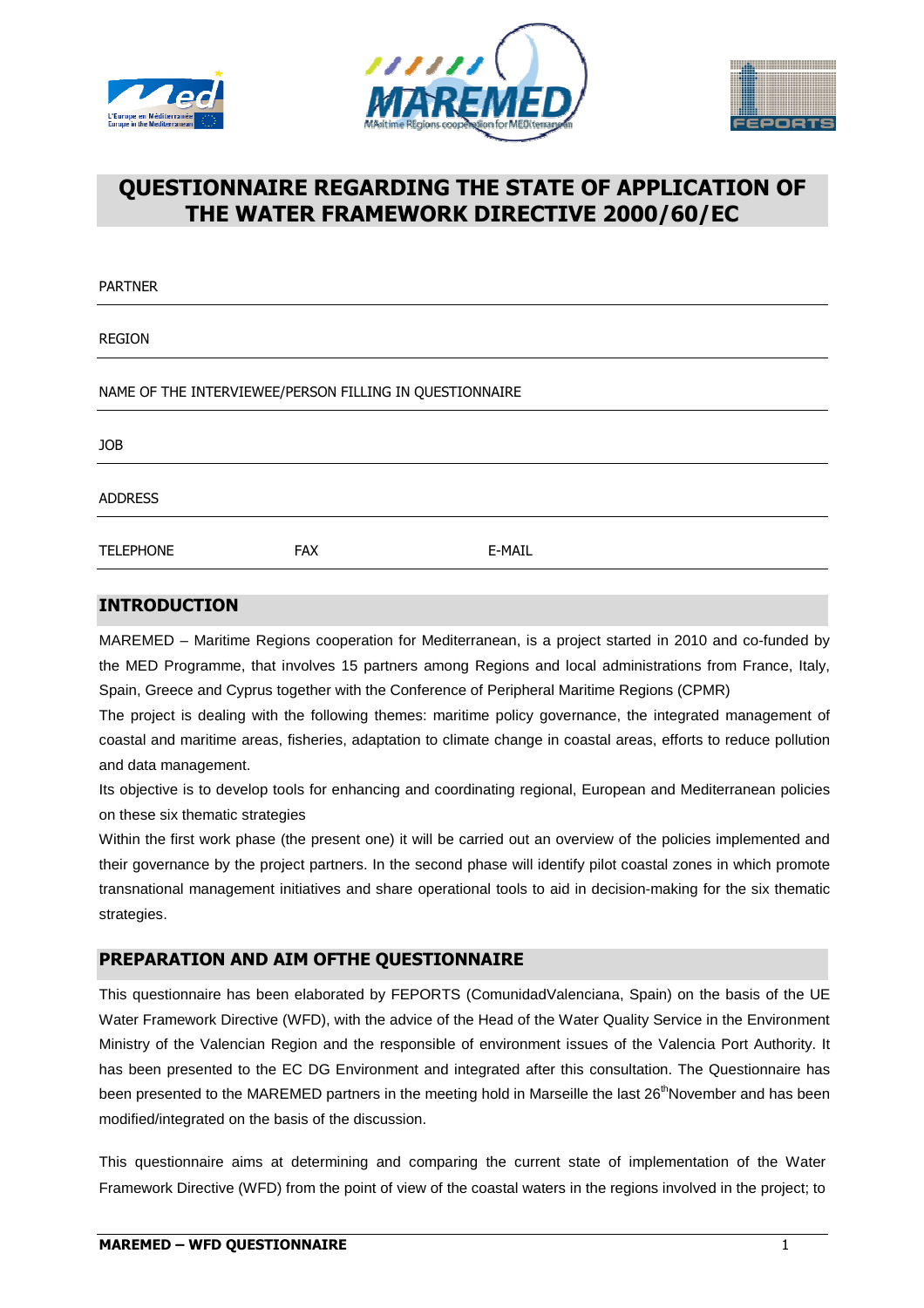





gain an outline of the problems and obstacles hindering implementation; and to identify the parties involved and the bodies which are responsible for ensuring compliance with the WFD in each region. Also its intended to identify best practices and areas for improvement and to create synergies between the different regions involved which can help to overcome the obstacles encountered. Finally, a further goal is to be able to make recommendations and guidelines which will help to improve the level of implementation and compliance with the WFD and thereby meet the deadlines and objectives previously set.

The Questionnaire will contribute to create an informative framework useful for decision makers at regional, national and European level.Partners and voluntary regions are kindly asked to fill-in the questionnaire and send back it to FEPORTSbefore February the 28th in your language and before the March the 11th in English.

The WFD creates a legal framework to protect and restore clean water across Europe and ensure its longterm, sustainable use (its official title is Directive 2000/60/EC of the European Parliament and of the Council of 23 October 2000 establishing a framework for Community action in the field of water policy.)

The Directive establishes an innovative approach for water management based on river basins, the natural geographical and hydrological units, and sets specific deadlines for Member States to achieve ambitious environmental objectives to protect aquatic ecosystems. The Directive addresses inland surface waters, transitional waters, coastal waters and groundwater, and it establishes innovative principles for water management, including public participation in planning and economic approaches, including the recovery of the cost of water supply services.

Annex V of the Directive lists the quality indicator to be measured to determine ecological status. It also sets out a five-step classification of surface water bodies and calls for joint work on intercalibration.

Please, justify your answers and attach references to documents or Internet links if appropriate. Use the space you need but keeping in mind to be precise and clear in the explanations. You can modify/adapt the questionnaire to the context of your region if necessary and by consulting previously the coordinators of the WFD MAREMED working group:

- David Incertis: dincertis@feports-cv.org
- Ana Subirats: asubirats@feports-cv.org

#### **PART 1: GOVERNANCE**

Please, address to the document "Diagnostic of Governance of Maritime Policies" in order to answer to questions relating to Governance of the WFD .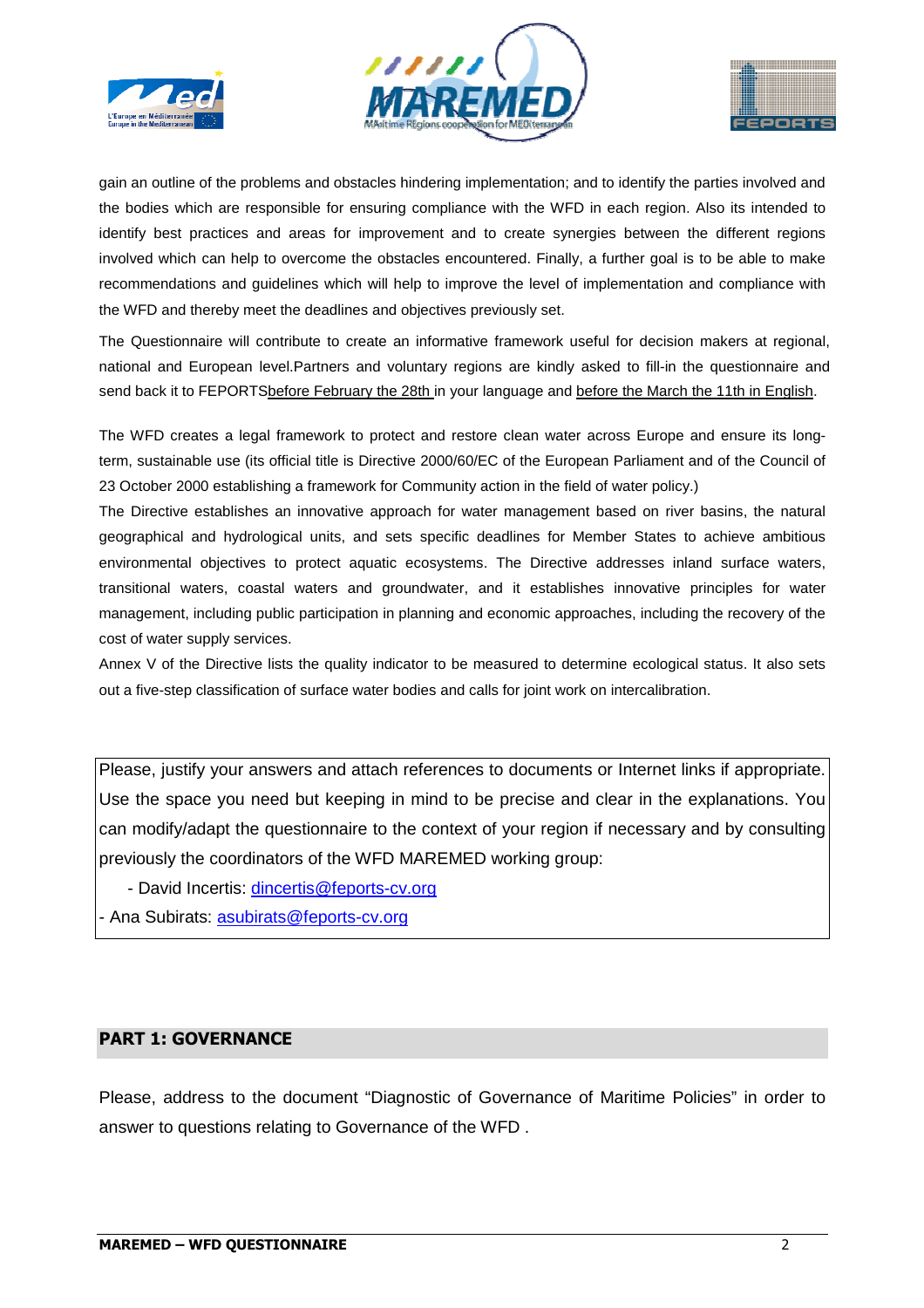





#### **PART 2: OPERATIONS**

**1 -** Have frameworks been developed for water planning been drawn up in your river basin district? Are there river basin management plans?

**The Water Framework Directive (WFD) was fully transposed into Cyprus national legislation through the Water Protection and Management Law (N. 13(I)/2004). The competent authority is the Minister of Agriculture, Natural Resources and Environment of the Government of the Republic of Cyprus.** 

**According to Article 13 of the WFD, each Member State has to prepare a River Basin Management Plan (RBMP) for each River Basin District that lies within its territory. The whole island of Cyprus is considered as one River Basin District, thus a single RBMP has been produced. In view of the water scarcity conditions that prevail on the island, a Drought Management Plan has also been produced to support and supplement the RBMP.** 

**2 -** Has there been any kind of initial survey with regard to water planning in your river basin district? What framework or tool has been used for this? **Since EU accession in 2004, the Cypriot authorities have been working for the implementation of the Water Framework Directive provisions.** 

**In accordance with the WFD, the water environment in Cyprus was divided into units or water bodies, with regards to rivers, lakes, coastal waters and groundwater. Some of these water bodies were identified as Artificial or Heavily Modified when they have been entirely created or substantially modified by humans. Such cases include dams constructed on a river or ports constructed on a coastal body. A joint economic and environmental analysis was then undertaken to identify water bodies at risk of not achieving the 2015 target. The significant pressures and impact of human activity on the status of surface water and groundwater were also analysed. Monitoring programmes were then set up to monitor the status of identified water bodies.** 

 **In order to achieve the environmental objectives set by the WFD, a draft Programme of Measures was set up, composed of basic measures to be implemented in accordance with community and/or national legislation, as well as of supplementary measures, in cases where the basic measures were not sufficient to achieve environmental objectives.** 

**At the same time, the cost of water services was estimated and appropriate water pricing policies were developed, according to article 9 of the WFD.**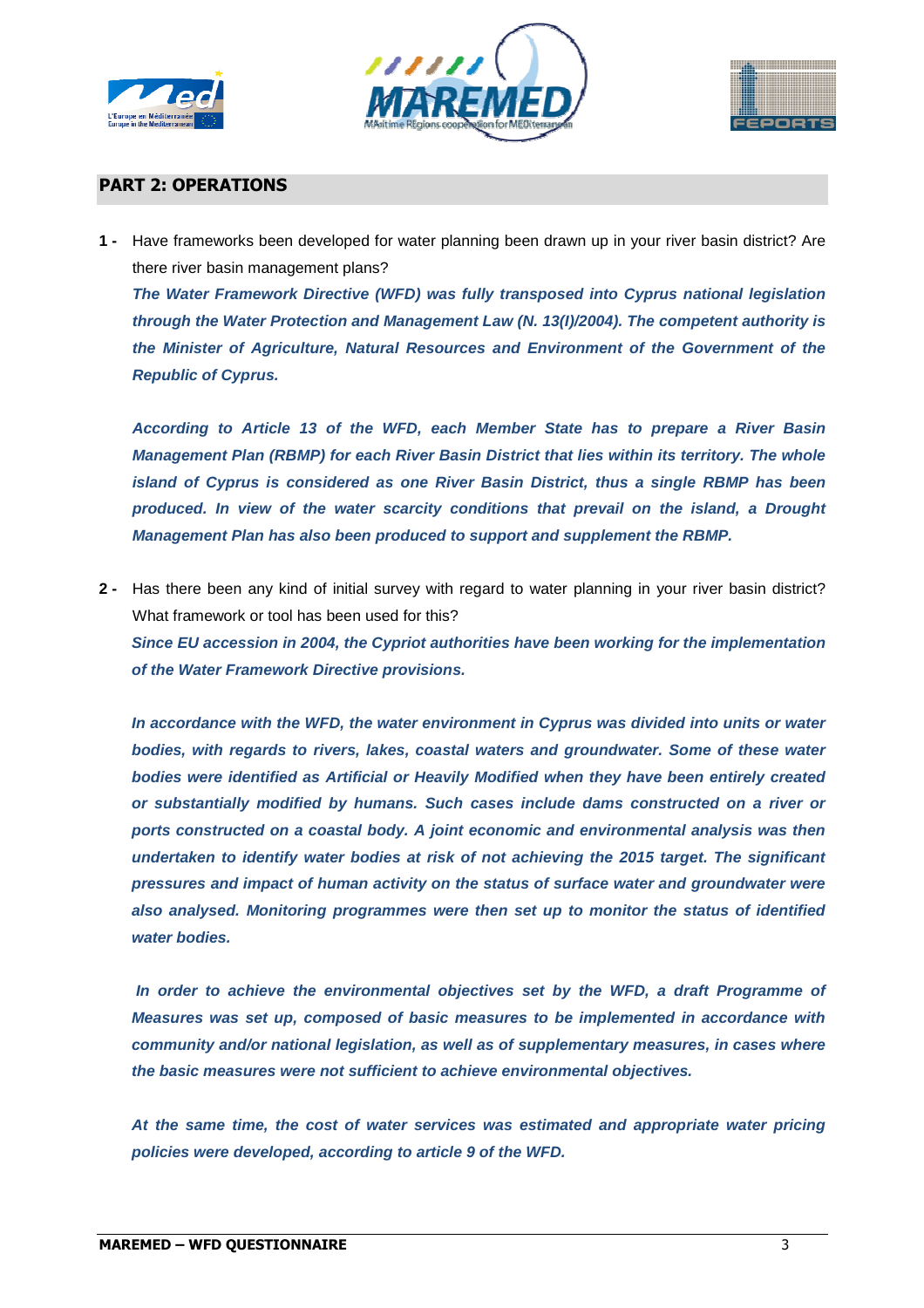





**Based on the above assessments, a draft River Basin Management Plan and a draft Drought Management Plan were prepared. A six-month public consultation followed, where the public and stakeholders had the opportunity to actively participate in the decision making process and influence the preparation of the final RBMP, Drought Management Plan and Programme of Measures.** 

**Given the complex and specialised nature of the above process, the Cypriot Authorities collaborated with external consultants through public tenders.** 

**All relevant information is on the Water Development Department website (www.wfd.wdd.moa.gov.cy).** 

**3 -** What is the current status of the planning process in your region? Has it finished?

**The Cyprus River Basin Management Plan, Programme of Measures and Drought Management Plan have been finalised, following the completion of the six-month public consultation and a strategic environmental impact assessment.** 

**The final Plans and Programme of Measures will soon be submitted to the Council of Ministers for adoption.** 

**4 -** Are the WFD implementation deadlines being met? What operational difficulties have been encountered?

**Cyprus has met all WFD deadlines up to the end of 2007.** 

**Cyprus was not able to meet the December 2008 deadline for the preparation of the draft RBMP and the March 2010 deadline for the submission of the final RBMP to the European Commission, due to legal issues that had arisen in relation to the award of the tenders with external consultants for the implementation of articles 11, 13 and 15 of the WFD. The issues were resolved in December 2008 and since then the relevant authorities have been making every effort to expedite the process.** 

**The Plans and all relevant information are expected to be submitted to the European Commission, by the end of April 2011.** 

**5 -** Have the river basin district(s) which your region belongs tobeen the subject of a study regarding the impact of the pressures of human activity on the water in the maritime and port areas? Studies have been conducted according to the provisions of the Articles 5 and 6 of the WFD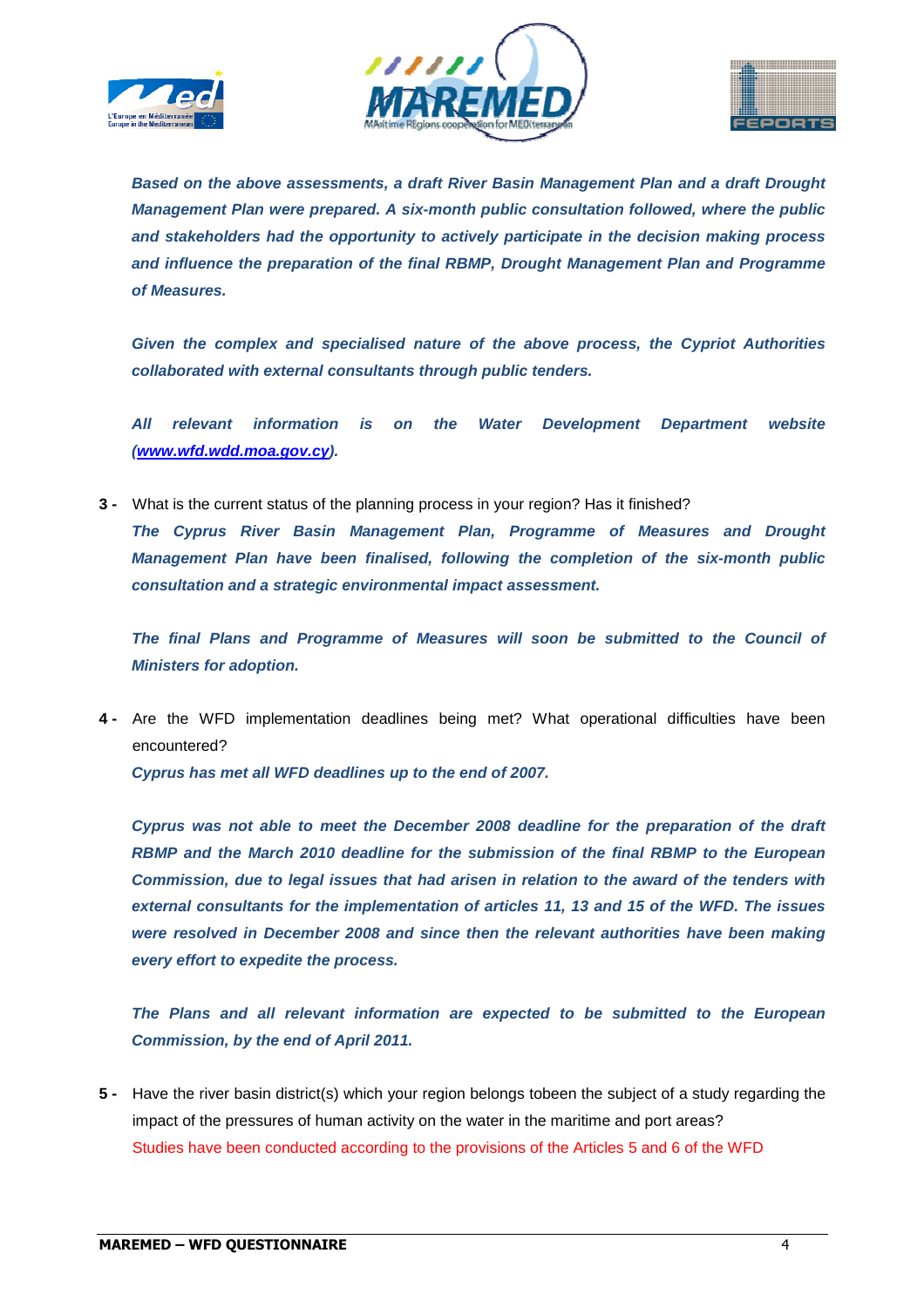





**6 -** Does your region have a register of the maritime protected areas? What kind of control is carried out on them?

Yes and it concerns marine protected areas within the "Natura 2000" network, as well as the Lara/Toxeftra Protected Area. For the latter, there are specific Management Measures, whereas for Naturas 2000 management plans are being prepared.

**7 -** Does your region differentiate between bodies of coastal water depending on their chemical or ecological state? Are the waters in port areas given special consideration? No. Port areas have been characterized as Heavily Modified water bodies, according to the guidelines of the WFD

8 - Has your river basin district taken part in intercalibration<sup>1</sup> exercises for its coastal waters? Does your river basin district belong to a network of intercalibration points? Cyprus is actively participating in the Intercalibration Exercise for coastal waters within the Mediterranean Geographical Intercalibration Group (MedGIG). Cyprus has completed successfully the  $1<sup>st</sup>$  phase of the IC Exercise for 3 of the 4 BQEs and the corresponding national assessment methods have been included in the EC Decision of 2008. Currently Cyprus is participating in the  $2^{nd}$ phase of the IC Exercise. Cyprus coastal waters belong to a network of intercalibration points.

- **9** In your district, has any network been set up to monitor the chemical quality of coastal waters and their ecological potential? If so, specify its structure. Chemical quality of coastal waters is being monitored at the same station-network which is used for the monitoring of the biological quality elements (ecological status)
- **10** What parameters are considered by the monitoring networks? How often does monitoring take place? Monitoring considers the 4 Biological Quality Elements defined by the WFD, physico-chemical parameters and certain priority substances. Monitoring frequency varies between 1/ month to 1/year, depending on the quality element.
- **11** Are the following issues monitored in coastal and port waters in the geographical district in which your region is located?

(next page)

l

 $1$  For the purpose of the project, only the geographical intercalibration group in the Mediterranean will be taken into account.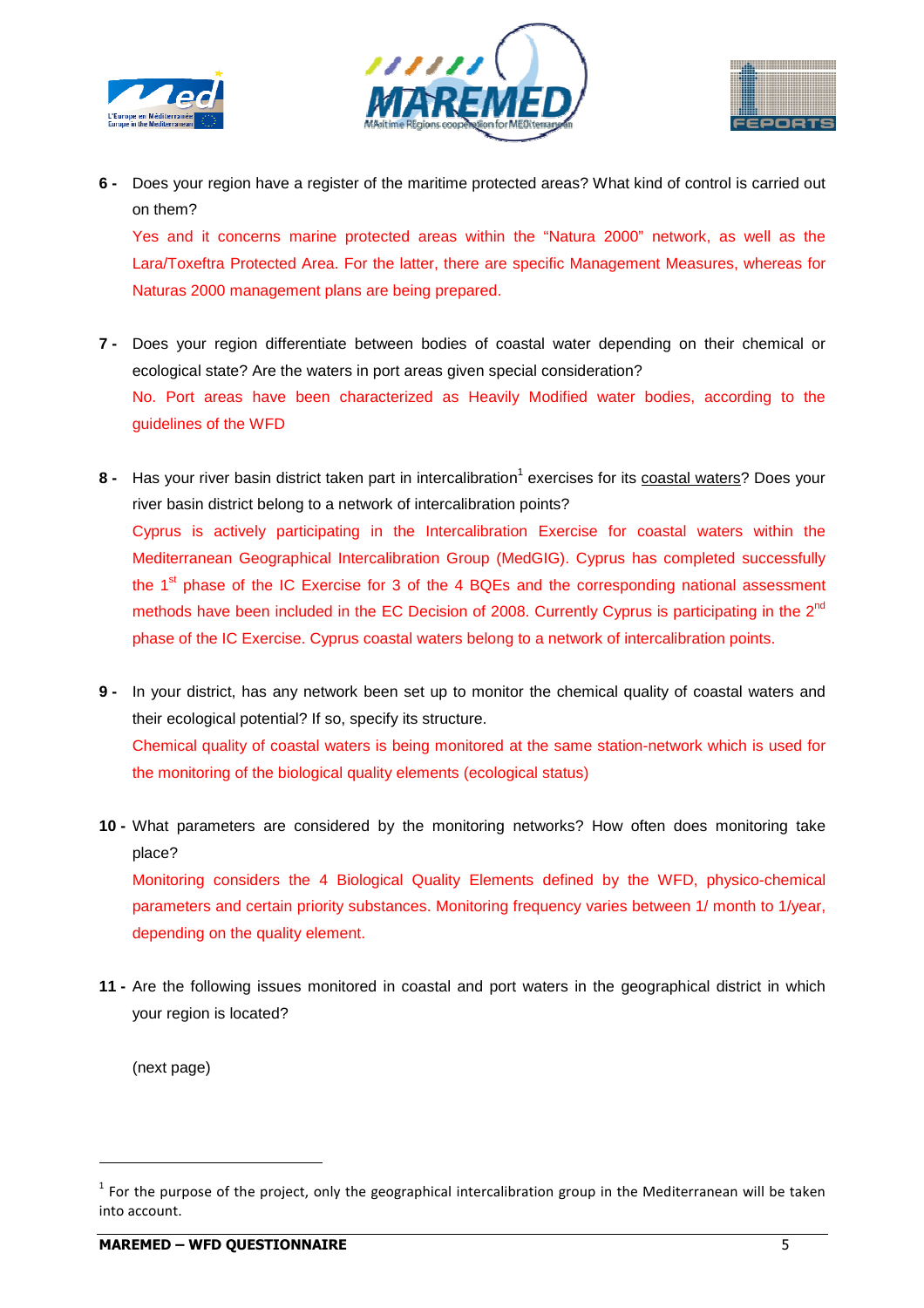





| a) State of biodiversity                                                | $\Box$ Yes<br>□Yes, partially<br>$\Box$ No<br>If so, what kind of monitoring:<br>Monitoring of the 4 BQEs within the WDF and<br>Protected Species and Habitats within the                                                                                                                                                                                              |
|-------------------------------------------------------------------------|------------------------------------------------------------------------------------------------------------------------------------------------------------------------------------------------------------------------------------------------------------------------------------------------------------------------------------------------------------------------|
| b) Disturbance of marine ecosystems, the presence of<br>foreign species | implementation of the Habitats Directive (92/43/EEC)<br>$\Box$ Yes<br>□Yes, partially<br>$\Box$ No<br>If so, what kind of monitoring:<br>The presence of alien and alien/invasive species is<br>recorded as part of the above-mentioned monitoring                                                                                                                     |
| c) The commercially exploited fish and shellfish<br>populations         | $\Box$ Yes<br>□Yes, partially<br>$\Pi$ No<br>If so, what kind of monitoring:<br>No commercially exploited shellfish populations exist<br>in Cyprus. Monitoring is conducted for all the<br>commercial fish species (landings and fishing effort)<br>and in more detail for the most important species<br>(biological data collection: length, maturity, sex,<br>aging) |
| d) The stability of the sea bed                                         | $\Box$ Yes<br>□Yes, partially<br>$\Box$ No<br>If so, what kind of monitoring:                                                                                                                                                                                                                                                                                          |
| e) Concentration of pollutants in the water                             | $\Box$ Yes<br>□Yes, partially<br>$\Box$ No<br>If so, what kind of monitoring:<br>Certain priority substances are monitored in the sea<br>water within the WFD and in Mullus barbatus within<br><b>MEDPOL</b>                                                                                                                                                           |
| f) Presence of marine waste                                             | $\Box$ Yes<br>□Yes, partially<br>$\Box$ No<br>If so, what kind of monitoring:                                                                                                                                                                                                                                                                                          |

**12 -** In order to comply with the WFD planning, the ecological potentialand chemical quality of the waters should be in the process of being classified. Has such classification been carried out for coastal waters, including those in port areas? If not, what is the current status of this classification?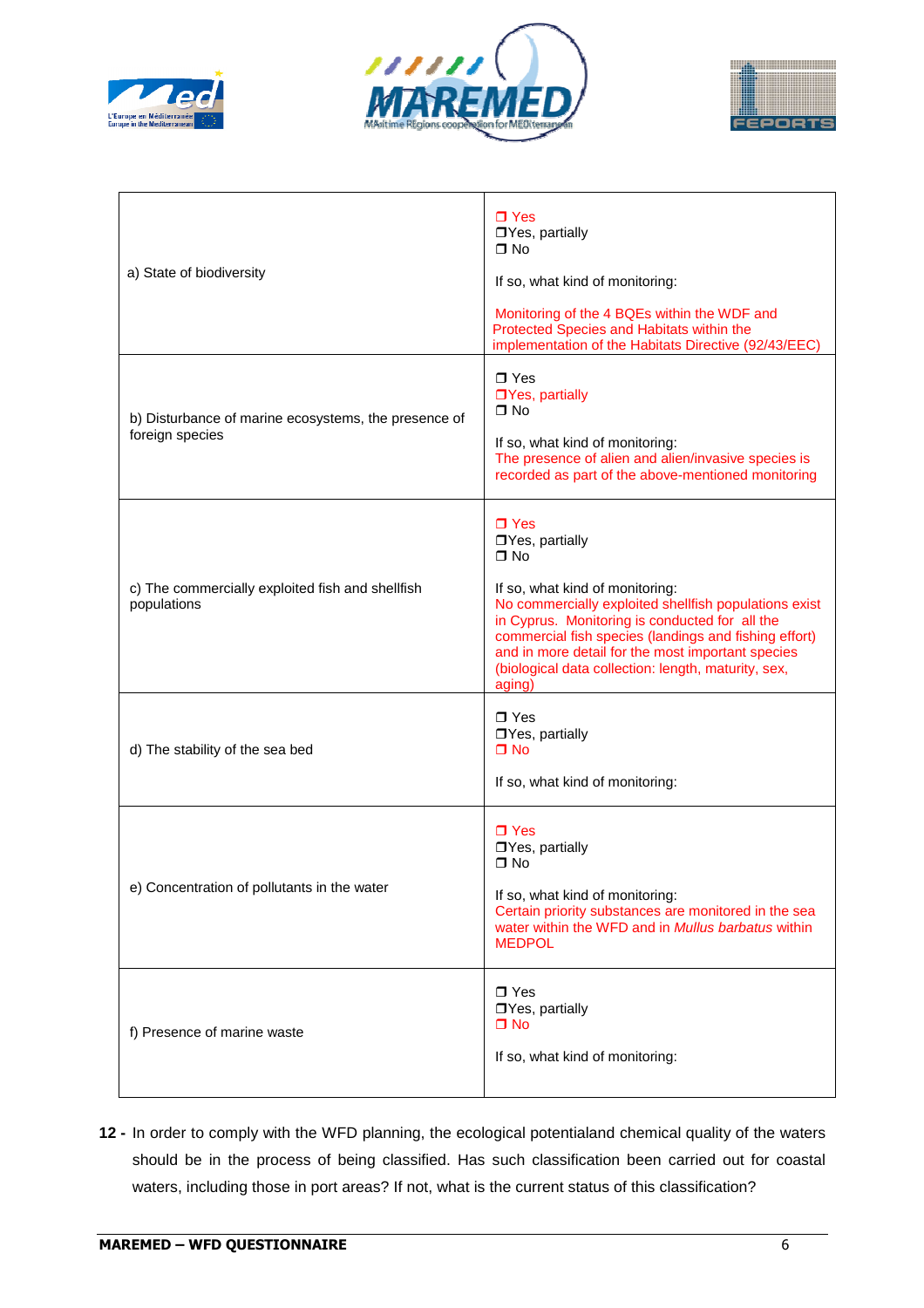





An ecological and chemical status classification of the coastal waters has been conducted

- **13** What difficulties have been encountered in your district with regard to the implementation of monitoring networks? Technical, operational, financial…? Lack of personnel and financial expenses
- **14** In your river basin district, are there any special differencesin the implementation of these networks for inland waters and those for territorial coastal waters? What are they? Vague question. 2 different types of monitoring networks
- **15** Is there a database which records the pressures on coastal and transitional waters, so that the bodies of coastal waters in your region can be identified and quantified? State its name and who is responsible for it. Vague question.
- **16** Does your region or district have a census or register of all the coastal or maritime waters from which water is taken for different uses? $2^2$ There is information on the different uses (e.g. aquaculture, desalination plants) of the coastal waters
- **17** Do you have any recommendations or methodologies for the integrated managementof bodies of water in coastal and/or port areas in your country, region or river basin district? If so, specify the legal or administrative framework which this tool forms part of.

## **PART 3: ECONOMIC ISSUES**

- **18** Is there any devoted budget for the establishment of the WFD policy in your region? **The cost for the implementation of the basic and supplementary measures of the Programme of Measures has been estimated and it will be included in the future Government Budgets.**
- **19** Has your region been the subject of an economic analysis or study concerning the use of coastal waters or those of port areas? **There has not been any economic analysis or study specifically for coastal water and port areas.**
- **20** Do these studies analyze the economic impacts and how industrial development is conditioned by the requirements of the WFD regarding maintaining water quality? Specify these.
- **21** Have cost-benefit analyses been carried out regarding the implementation of the WFD in coastal waters? Specify which studies they are and their availability.

 $\overline{a}$ 

 $^2$  Industrial uses, fish farms, desalination to produce drinking water, etc.